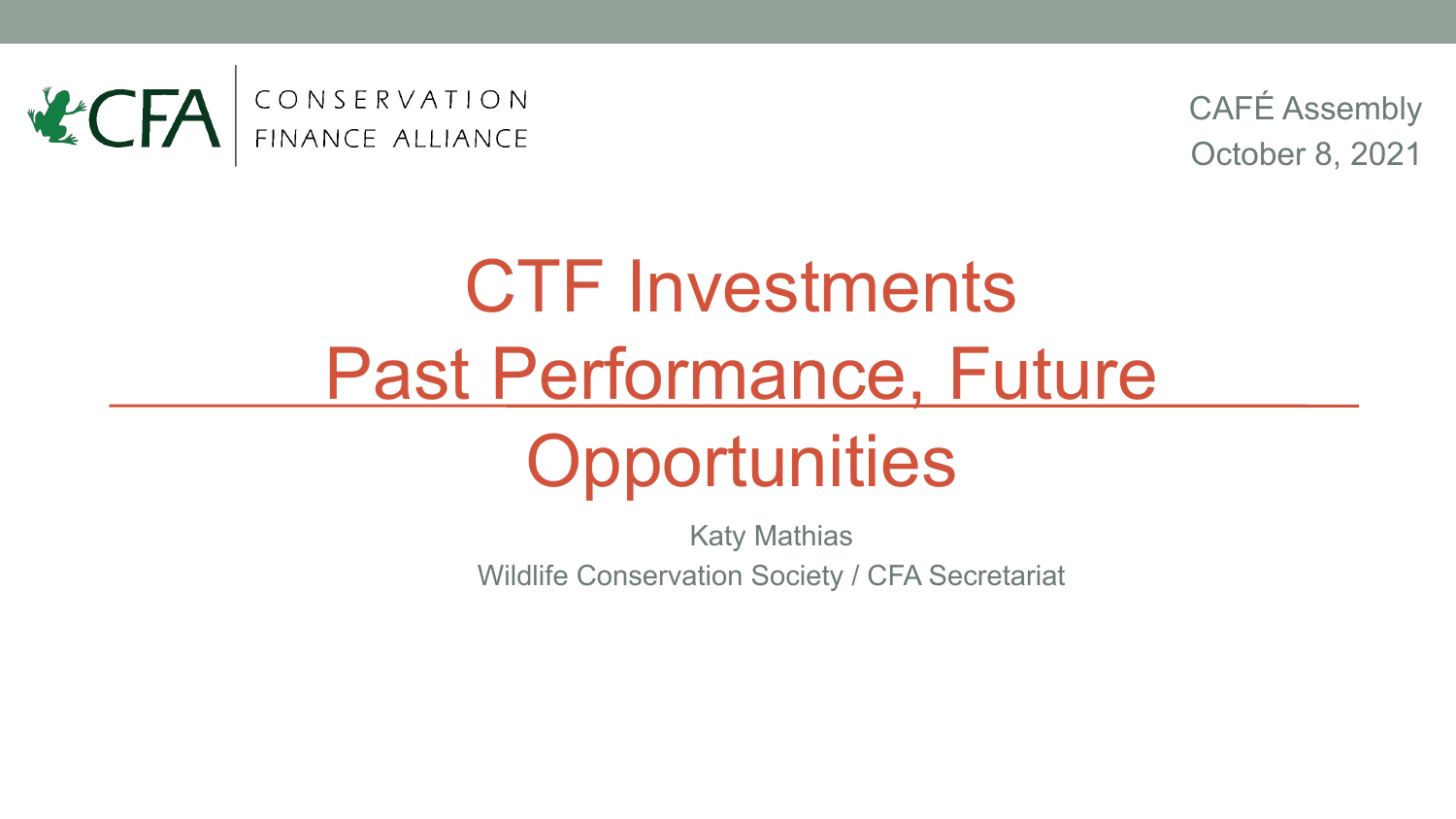#### **Conservation Trust Funds 2020: Global Vision, Local Action**

A comprehensive analysis of CTFs, including findings and trends from the past decade, with a look ahead to the future.

Available on the CFA website: conservationfinancealliance.org/10-year-review

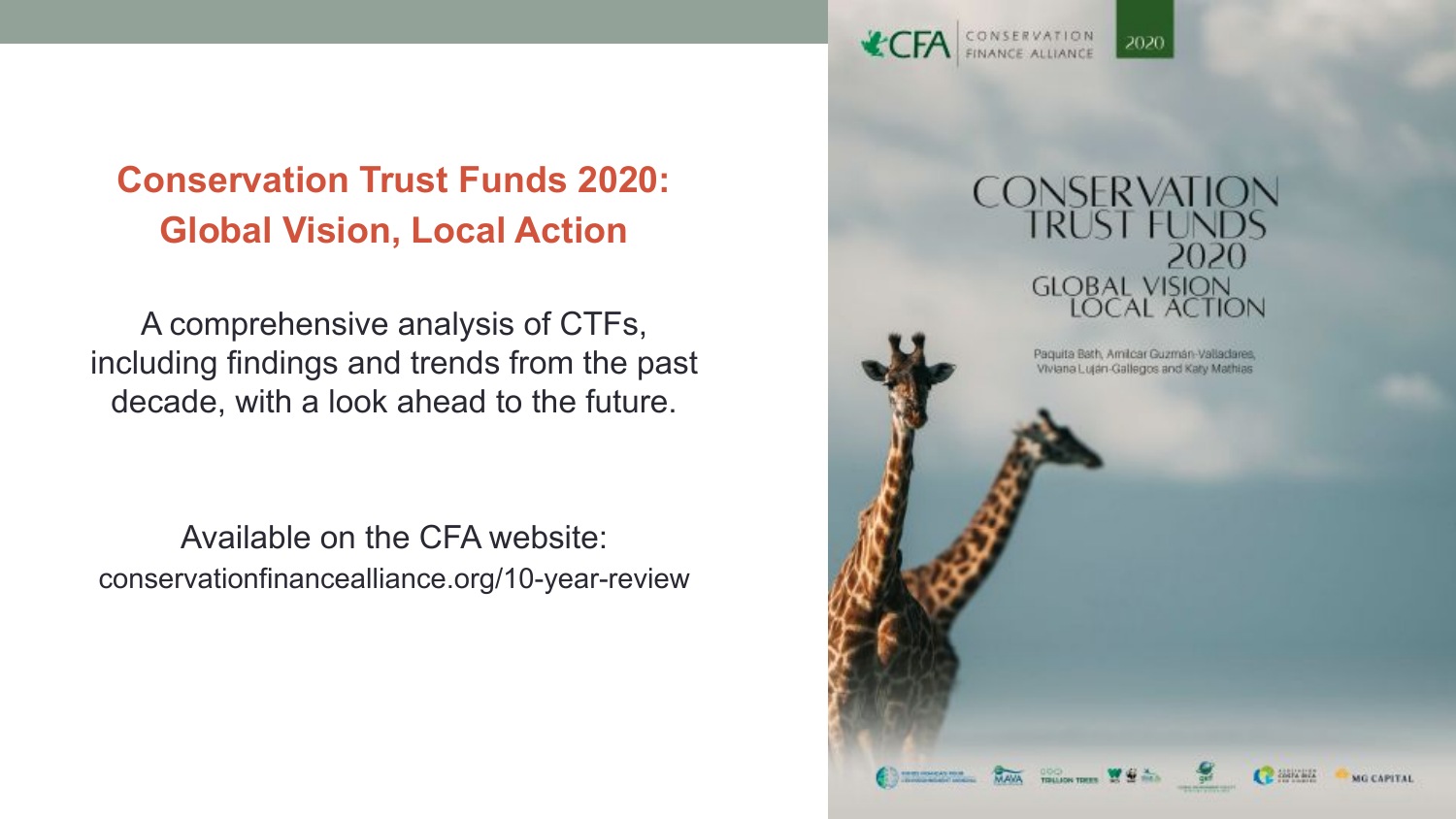## Two key takeaways

• CTF investment performance over the past 13 years has not been great

• We (collectively) can do better going forward

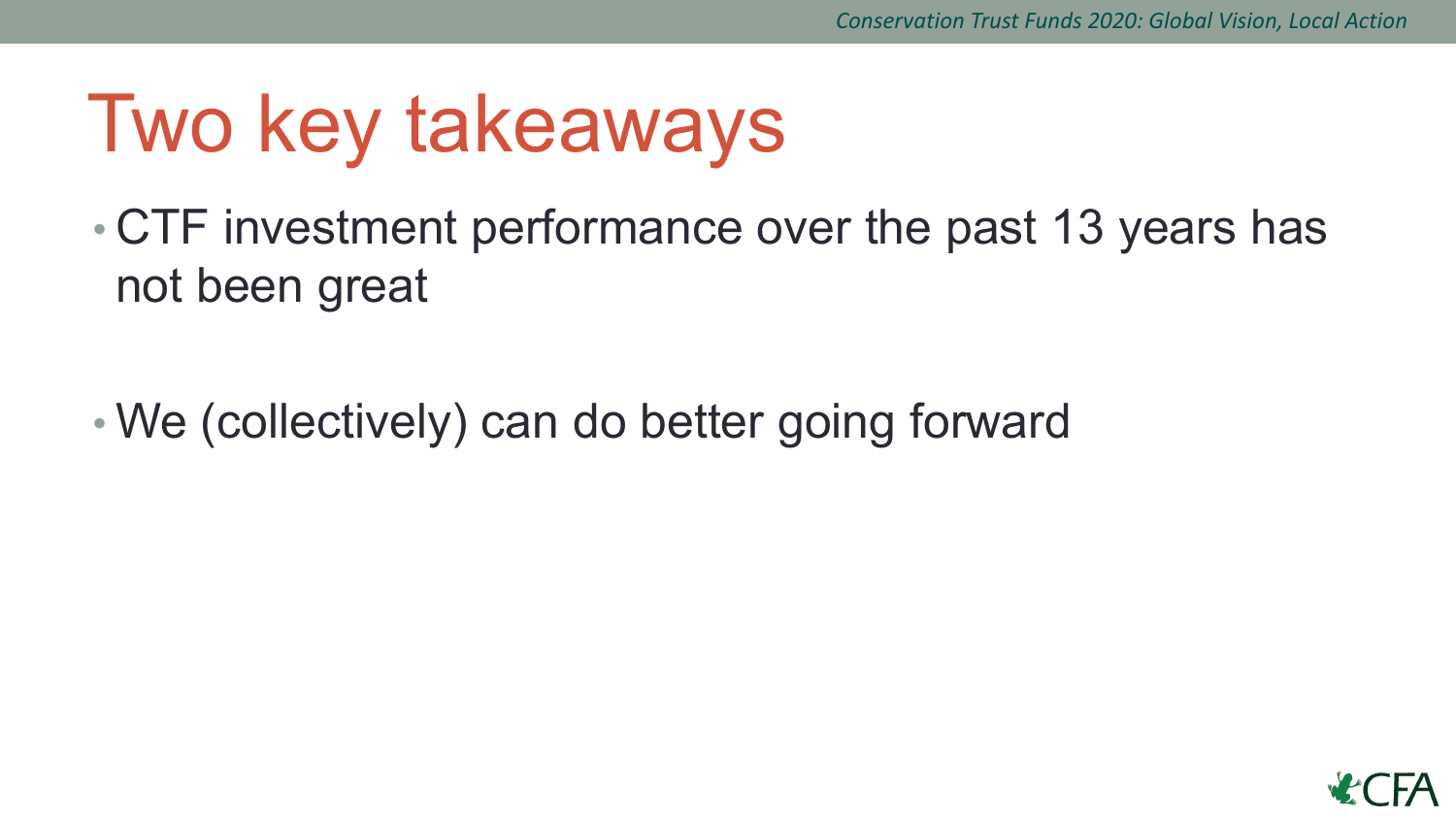## **Disclaimers**

- This is not investment advice
- The study looks over 13 years
	- Investment cycles tend to be longer than that
	- Past performance may or may not predict future performance

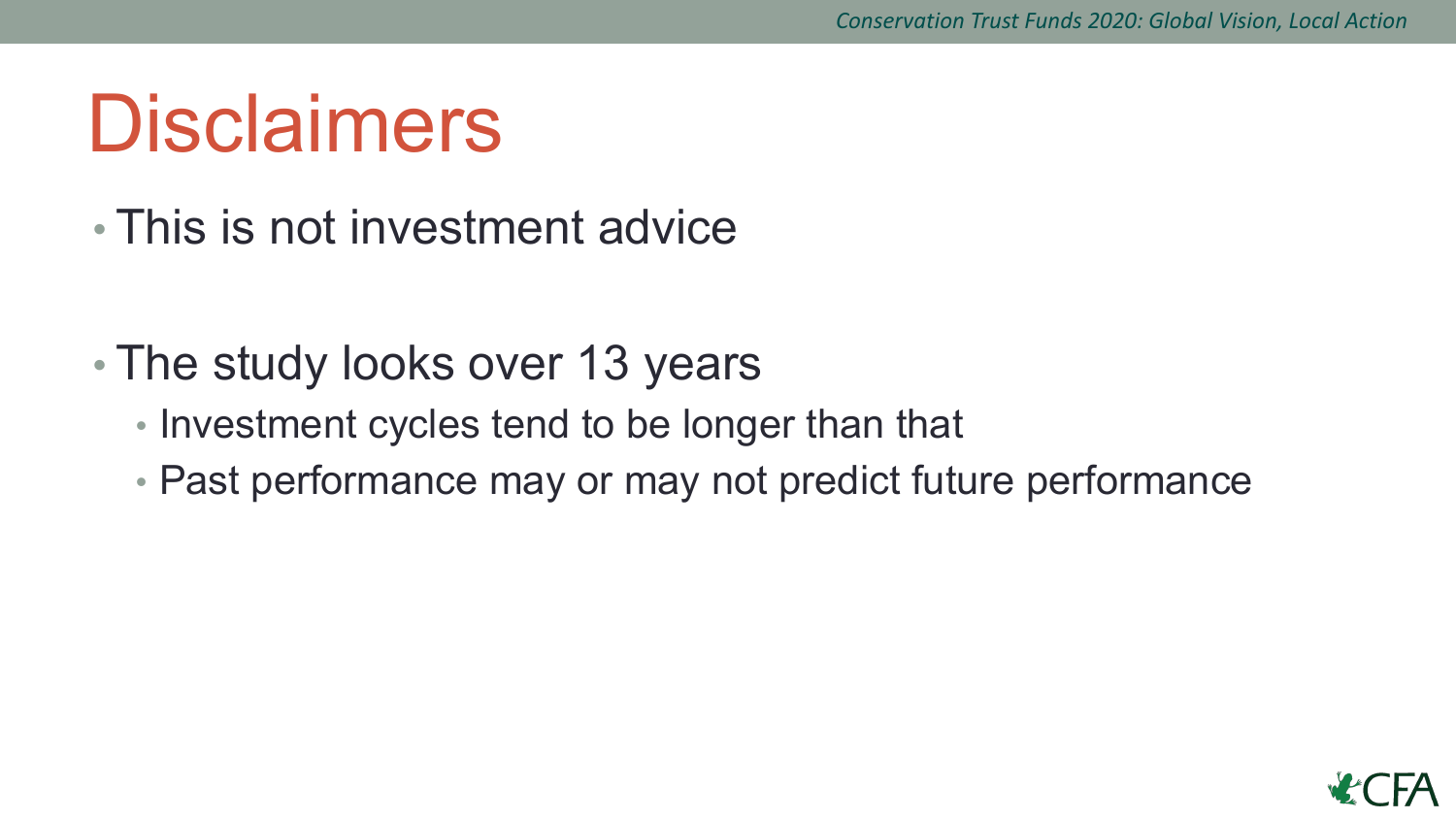## Investments play a critical role for CTFs

- In the last 10 years
	- Over 60% received donations to endowments (both in start-up phase and in later phases)
	- About 40% received donations to sinking funds
- Total investable assets (endowments + sinking funds) estimated at \$1.9B at the beginning of 2020
- Increasing investment performance by 1% = an additional \$19M per year for conservation

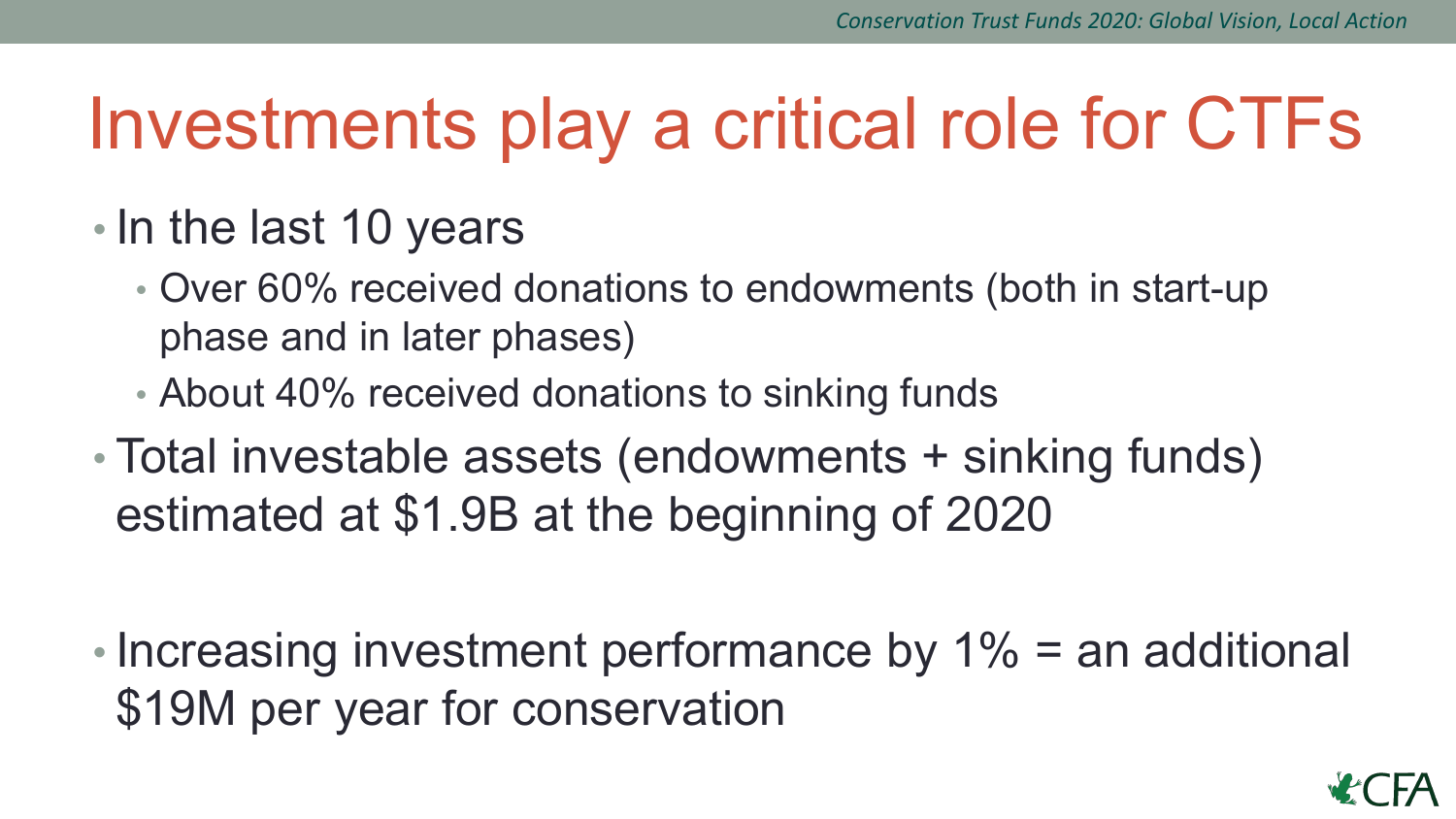# Types of funds managed by CTFs

#### 2020 Global CTF Survey

|                          | <b>Endowment Funds</b><br>(USD millions) |                          | <b>Sinking Funds</b><br>(USD millions) |                                 |
|--------------------------|------------------------------------------|--------------------------|----------------------------------------|---------------------------------|
|                          | Start-up assets<br>in Year 1             | <b>Current</b><br>assets | Original<br>assets                     | <b>Current</b><br><b>Assets</b> |
| Number of<br><b>CTFs</b> | 37                                       | 45                       | 26                                     | 35                              |
| Average                  | \$15.3                                   | \$27.6                   | \$11.45                                | \$17.06                         |
| Minimum                  | \$0.005                                  | \$0.06                   | \$0.161                                | \$0.062                         |
| Maximum                  | \$82.1                                   | \$153.8                  | \$67                                   | \$170                           |

Source: *Conservation Trust Funds 2020: Global Vision, Local Action*. Conservation Finance Alliance.



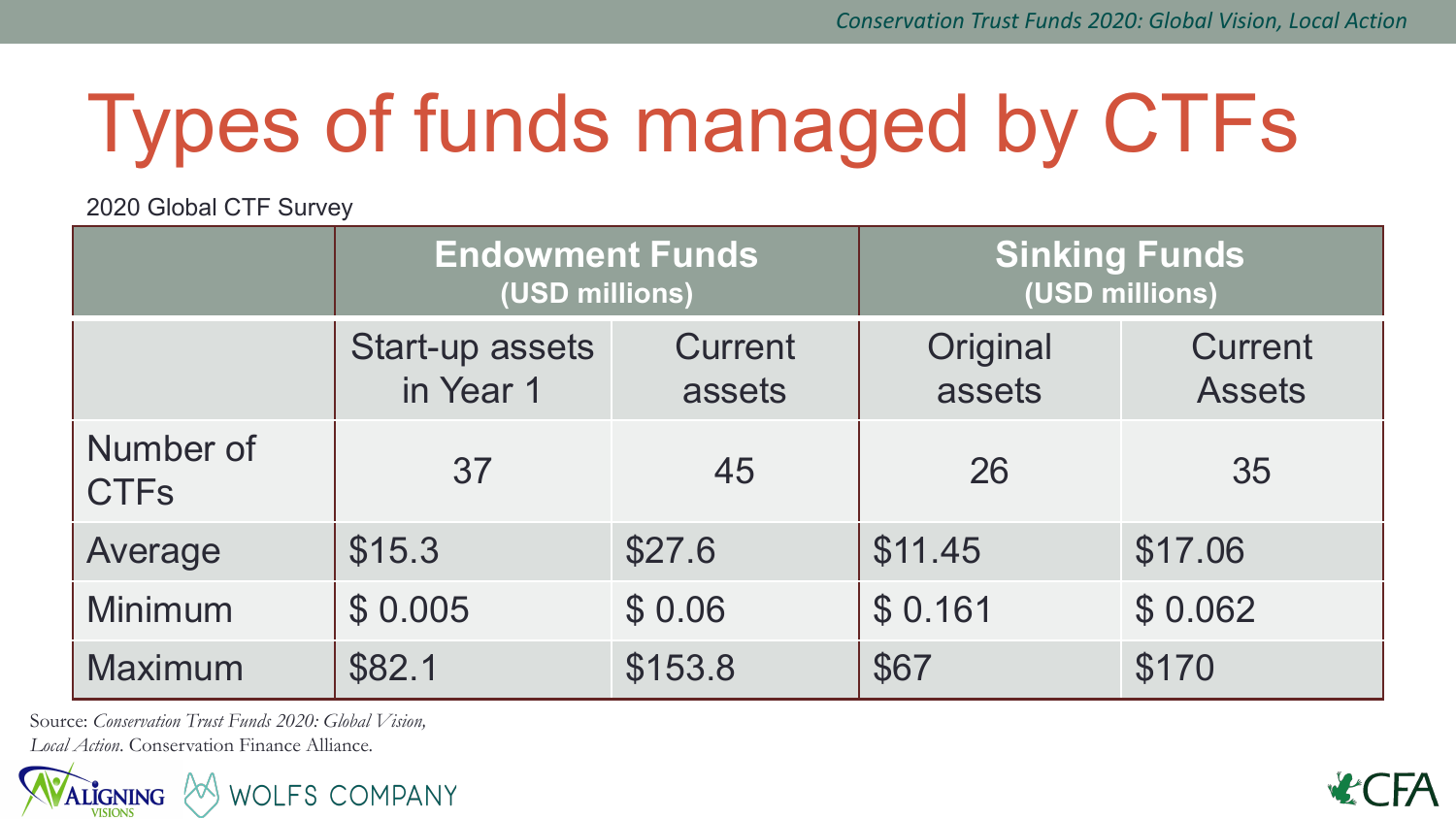## CTFs by investable asset size



(2020 Global CTF Survey and data obtained from CTF networks; n=57 CTFs)

Source: *Conservation Trust Funds 2020: Global Vision, Local Action*. Conservation Finance Alliance.



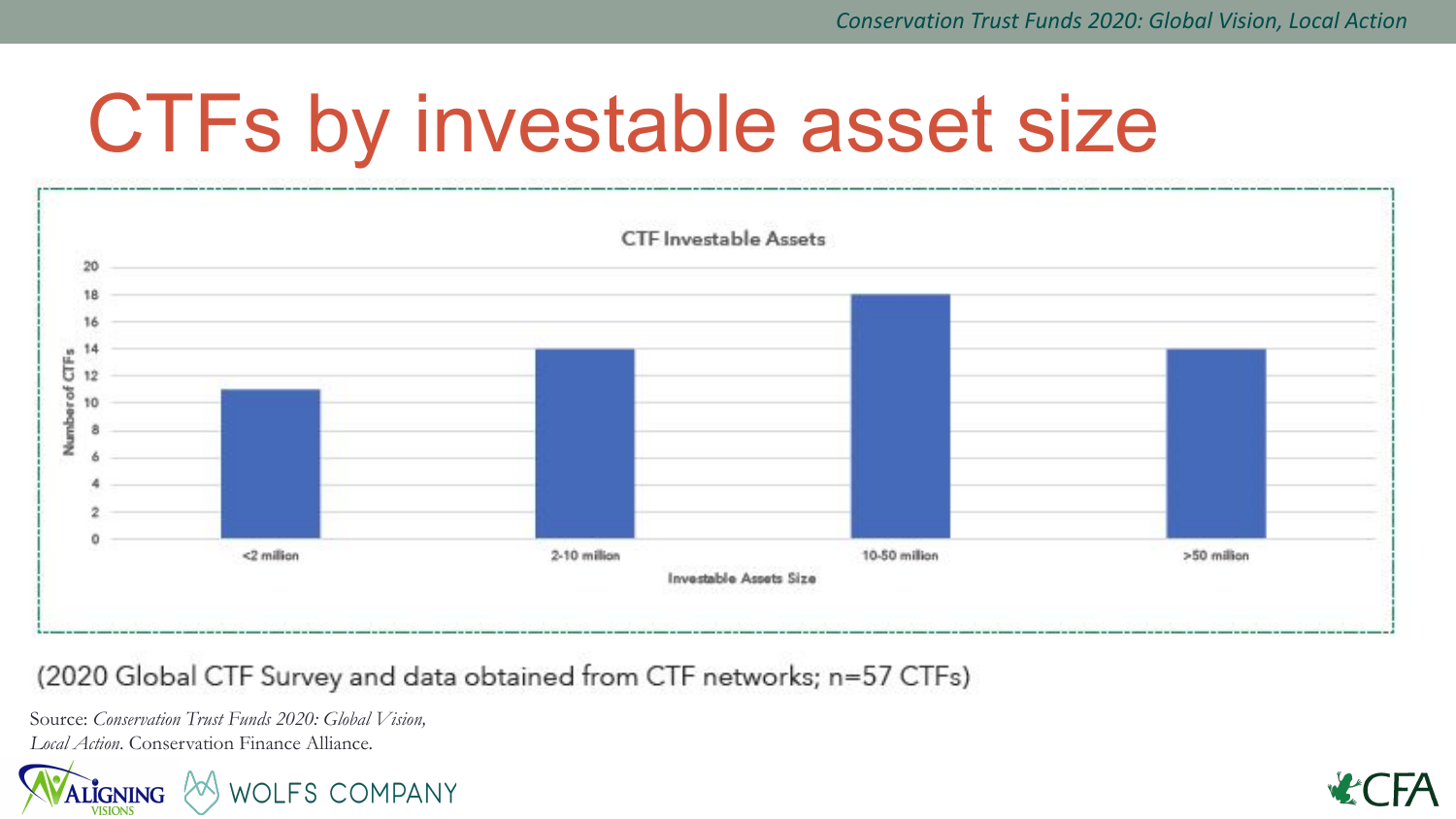## Typical principles of endowment investing

- •Invested in perpetuity
- •Preserve capital / spend returns
- •Maintain value in real terms (grow at the rate of inflation)



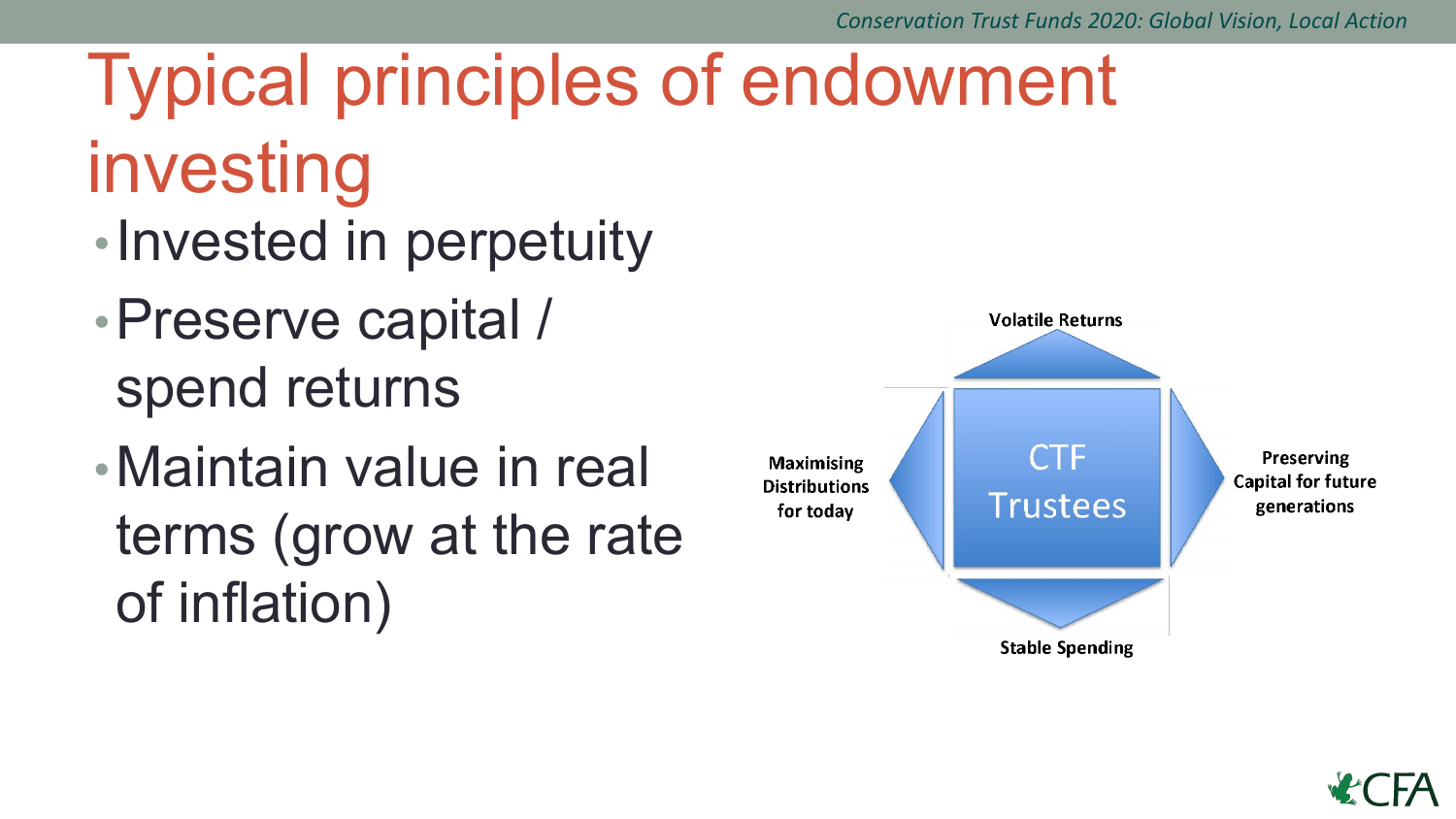## Investing is a balance of risk and return

- Investors are compensated for taking risks higher risks can yield higher returns, but also higher volatility and possibility of loss
- CTF trustees have a responsibility to make prudent investment decisions
- There are multiple kinds of risk asset, country, political, monetary, bias.
- Overly conservative investments have a different type of risk – the risk of shortchanging conservation funding

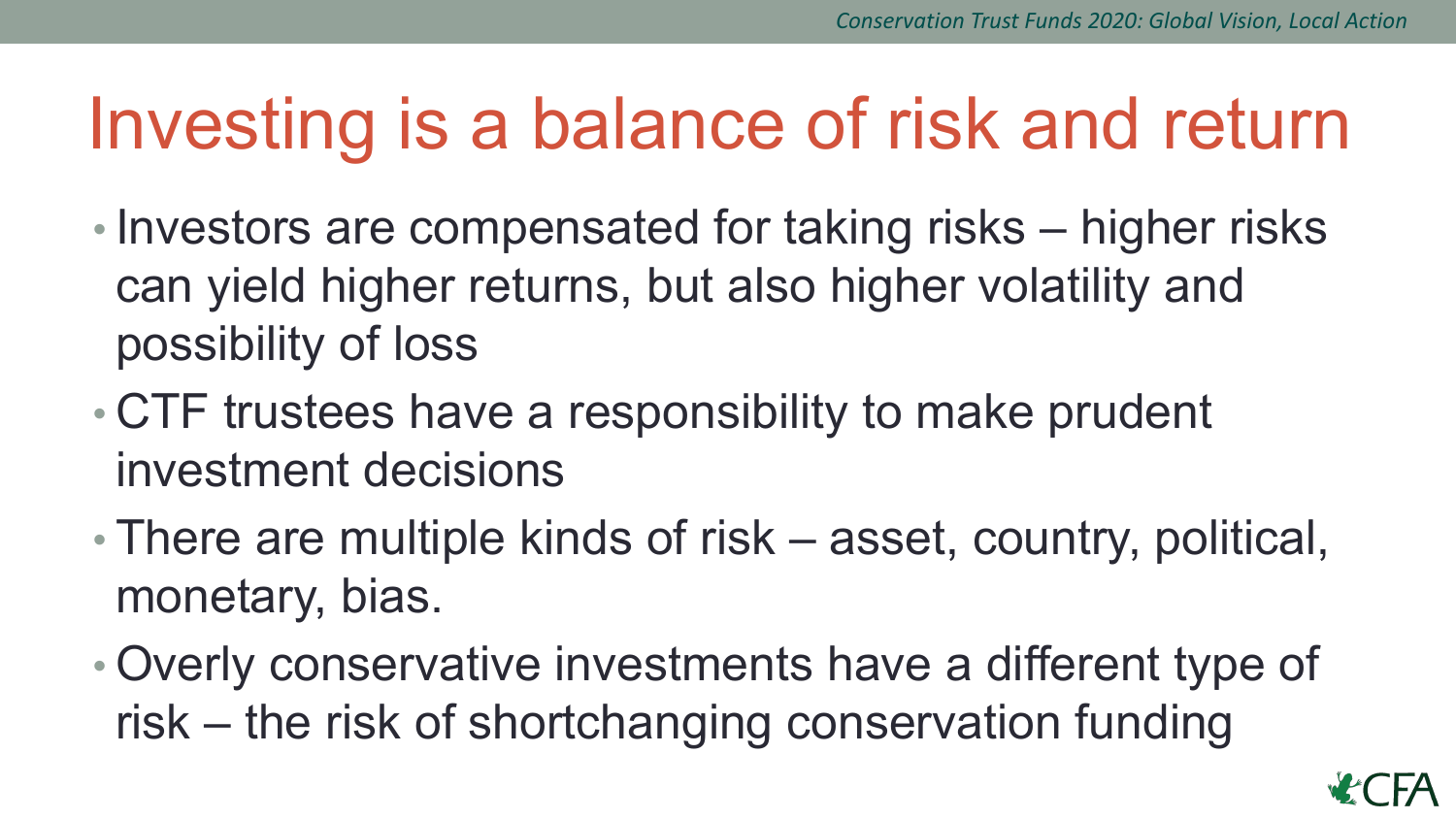## Strategies for managing risk

- Asset diversification
- Use of qualified professional advisors
- Long-term perspective
- Building internal capacity in investment expertise
- Regular performance reviews

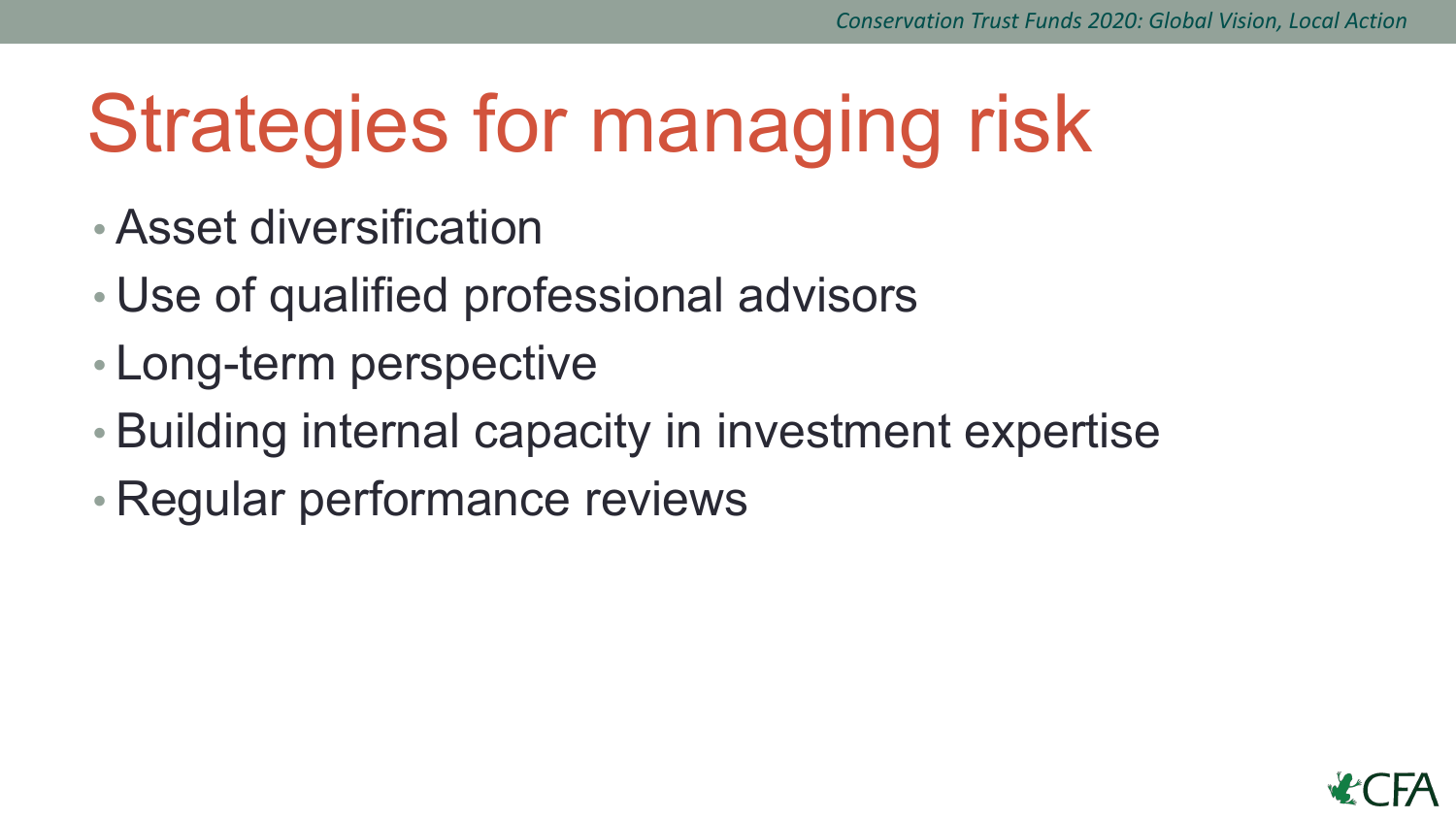## Results from the multi-year CTIS study

#### • Focused on Endowments

- Invested in perpetuity usually fairly consistent goals
- Sinking fund strategies vary widely very hard to compare
- Remaining years in the sinking fund affects investment approach

#### • Used 13 years of CTIS data (2006-2018)

- 61 different CTFs
- 67 separate endowments
- Focused on endowments' real returns
	- Endowments are expected to grow at the rate of inflation

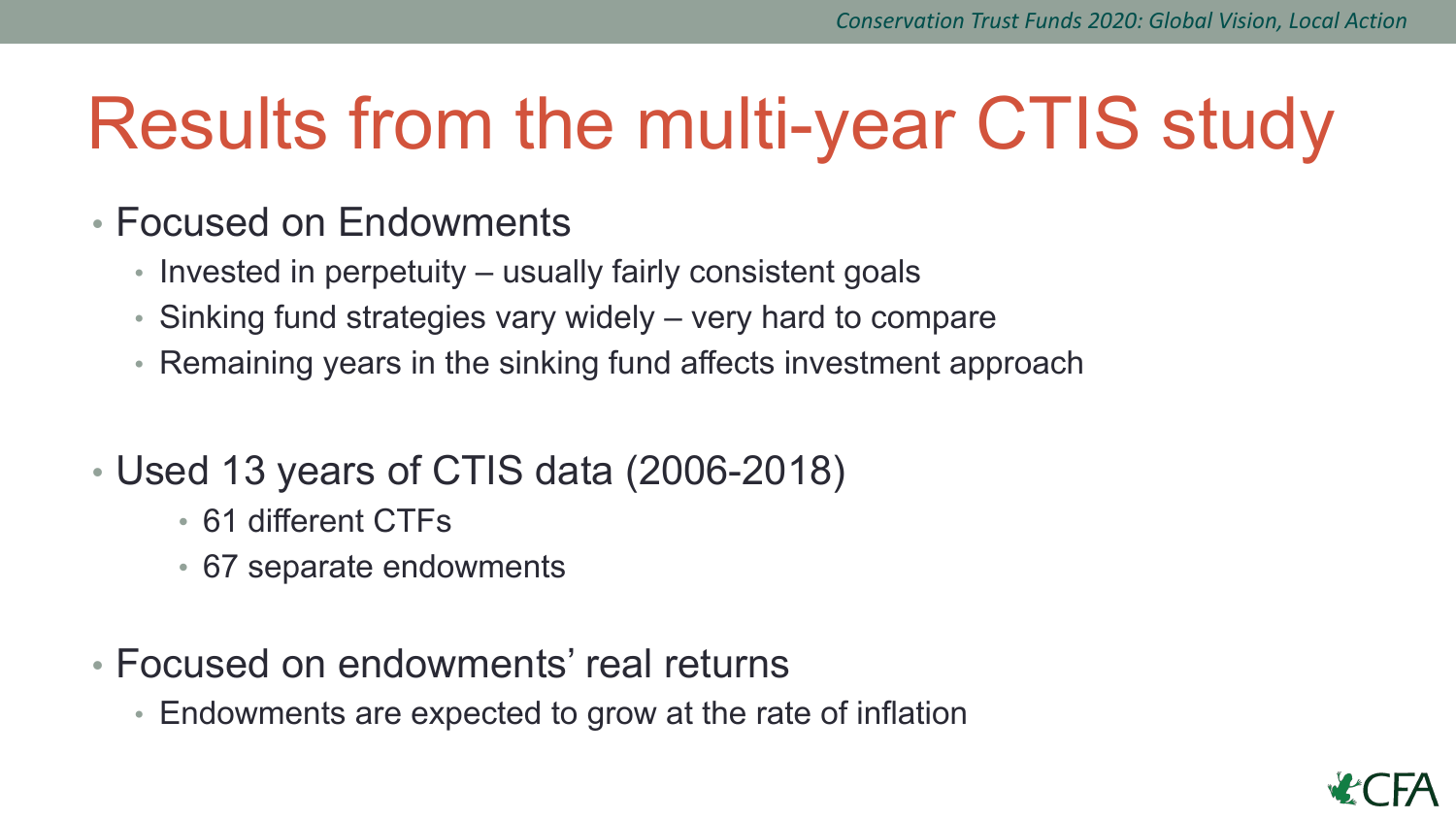## Comparative analysis

- **• Expectations** generally CTF endowments are (were) expected to spend about 4% per year. For this analysis we used inflation + 3%
- **• External Benchmarks**  published indices for specific asset classes (stocks, bonds, cash).
- **• Each Other** are there consistent top performers? And if so, what are they doing?

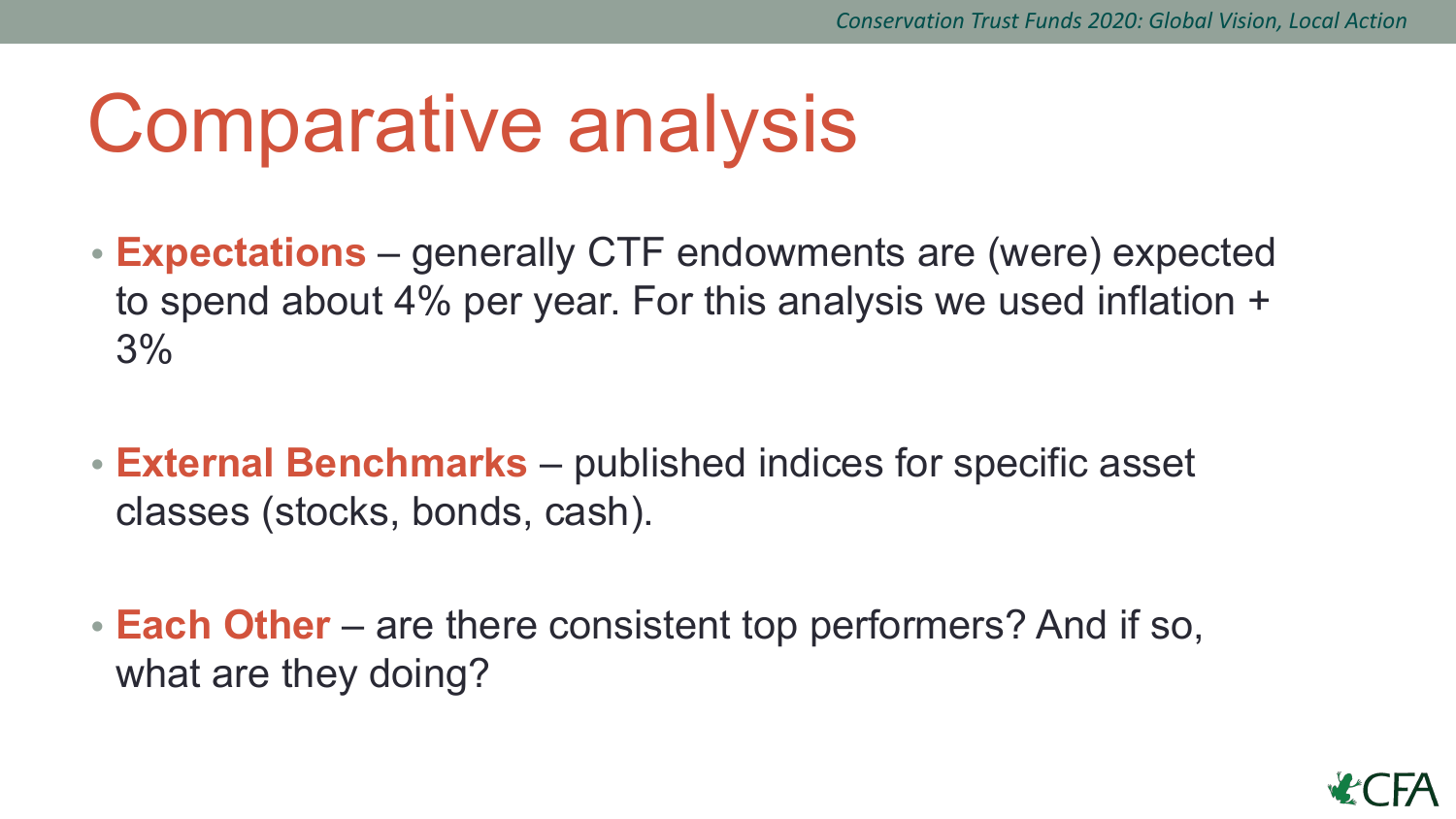### For many CTFs, returns are not meeting expectations

| \$14,000,000       |                                                                                                                                                                                                                  |             |
|--------------------|------------------------------------------------------------------------------------------------------------------------------------------------------------------------------------------------------------------|-------------|
| \$12,000,000       | After 13 years, CTFs<br>Each portfolio started at \$10M,<br>lost value in real terms;<br>and spent 3% per year<br>honohmarks did not                                                                             |             |
| \$10,000,000       |                                                                                                                                                                                                                  |             |
| \$8,000,000        |                                                                                                                                                                                                                  |             |
| \$6,000,000        | Four portfolios:<br><b>Total Distributions for Conservation 2006-2018</b>                                                                                                                                        |             |
| \$4,000,000        | 60% global equities, 40% global bonds<br>\$4,506,978<br>\$4,473,349<br>50% global equities, 45% global bonds, 5% cash<br>\$3,634,190<br><b>Median CTF Endowment</b><br>75 <sup>th</sup> percentile CTF Endowment | \$4,015,936 |
| \$2,000,000<br>\$0 | 2012<br>2006<br>2007<br>2008<br>2009<br>2010<br>2011<br>2013<br>2014<br>2015<br>2016<br>20                                                                                                                       |             |
|                    | Benchmark 60/40 real return<br>Benchmark 50/45/5 real return<br>75th Percentile Endowment<br>Median Endowment                                                                                                    |             |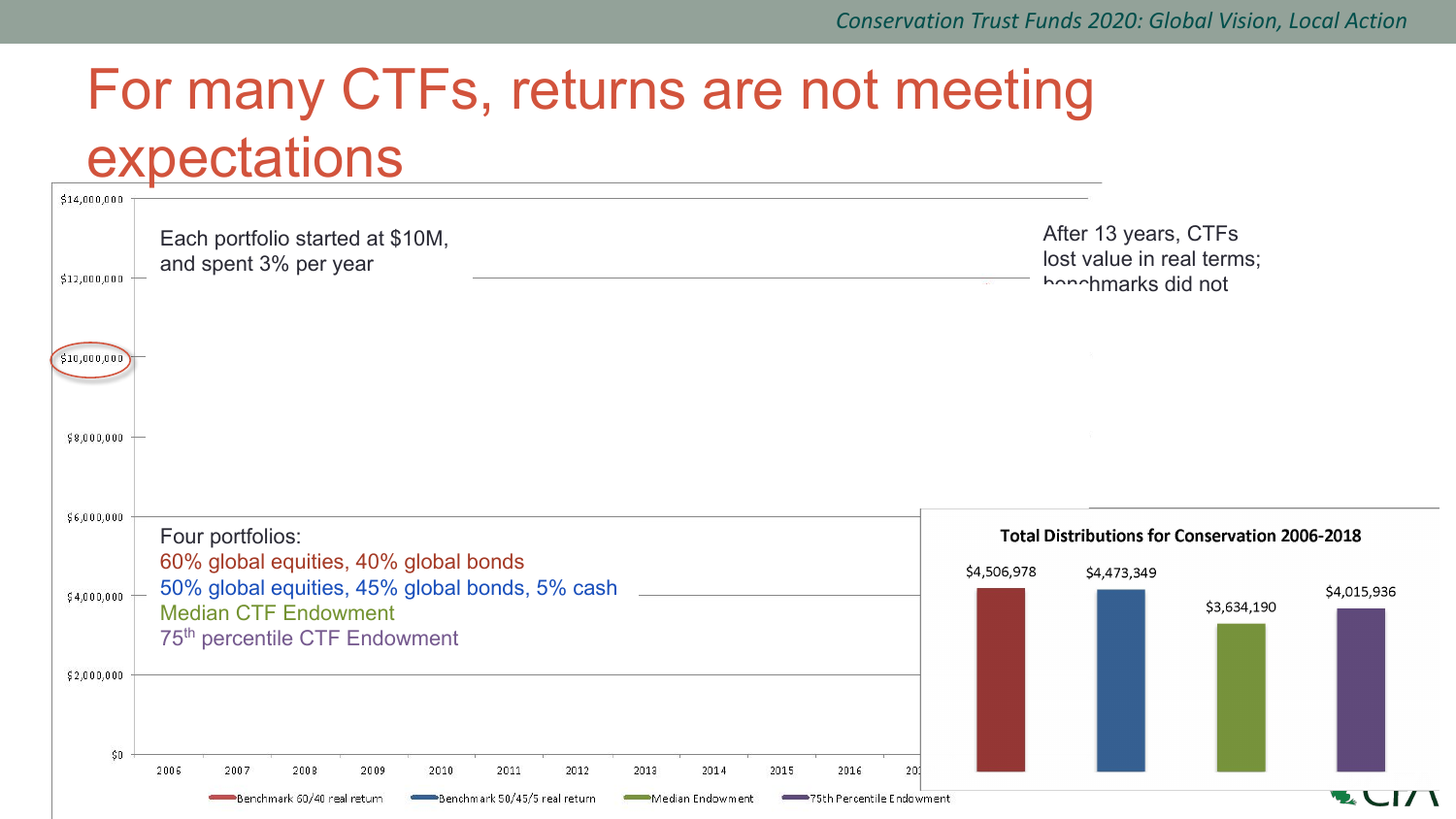## Breakdown of results

- Expectations: 14 of 67 endowments (21%) achieved a real return CAGR above 3.1% - could spend 3% per year and maintain endowment value in real terms – most CTF endowments either lost value in real terms, spent less than 3% per year on conservation, or some combination.
- External Benchmarks: 15 endowments met or exceeded the 50% global equities / 45% global bonds / 5% cash benchmark at least 60% of the time (4 did so at least 70% of the time) – 77% were below the benchmark most of the time
- Each Other: 3 endowments were in the top 2 quartiles of CTF returns every year

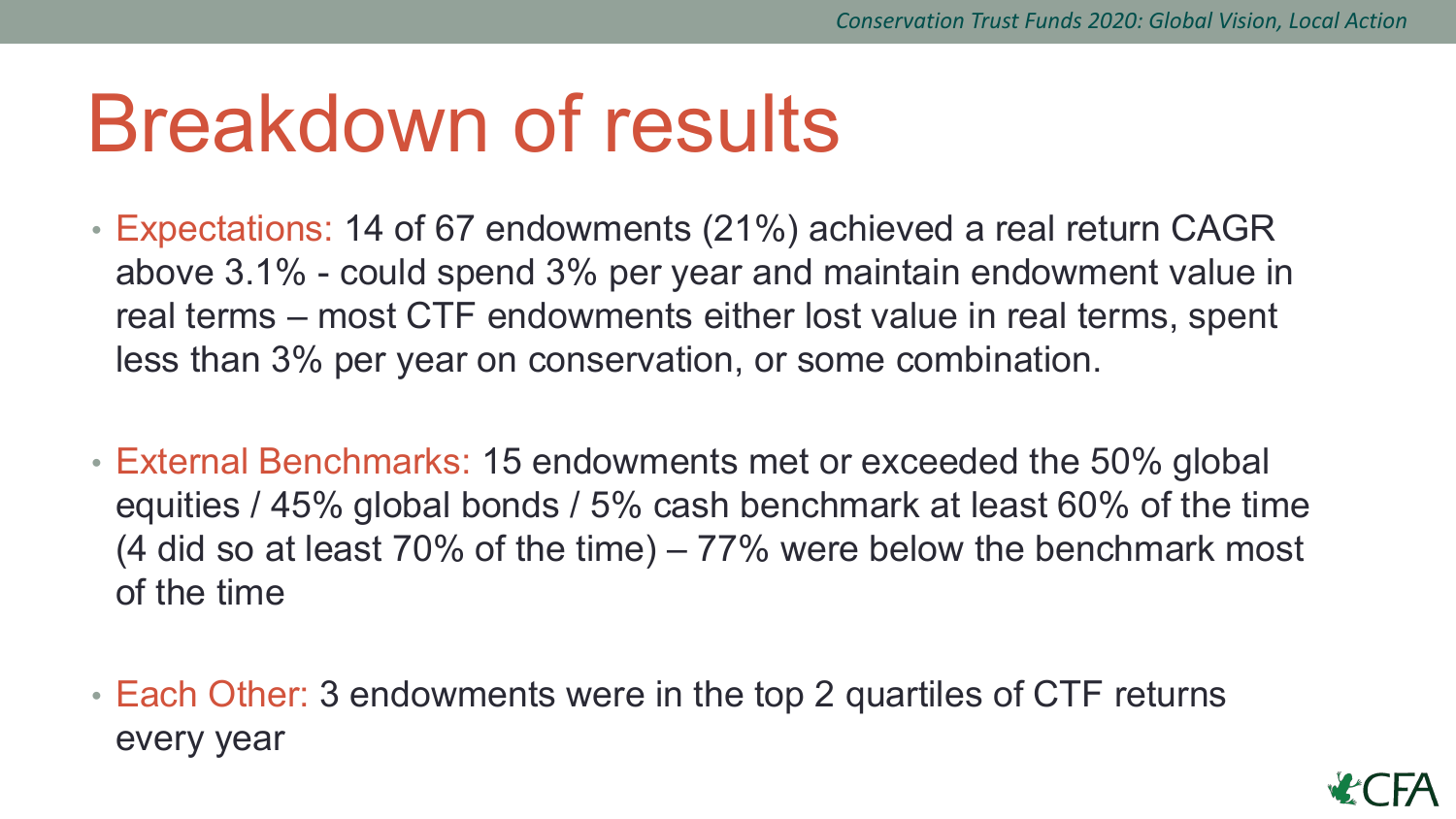## Characteristics of top performers

- Asset allocation:
	- 50-60% equities, some alternatives, minimal cash, 20-30% fixed income
	- Funds with consistently lowest performance had, on average, 67% of portfolio in fixed income and cash
	- Disclaimer the right asset allocation depends on (1) investment goals and (2) market forecasts
- Investments held in hard currencies
- External professional investment advisors
- Globally diversified portfolios